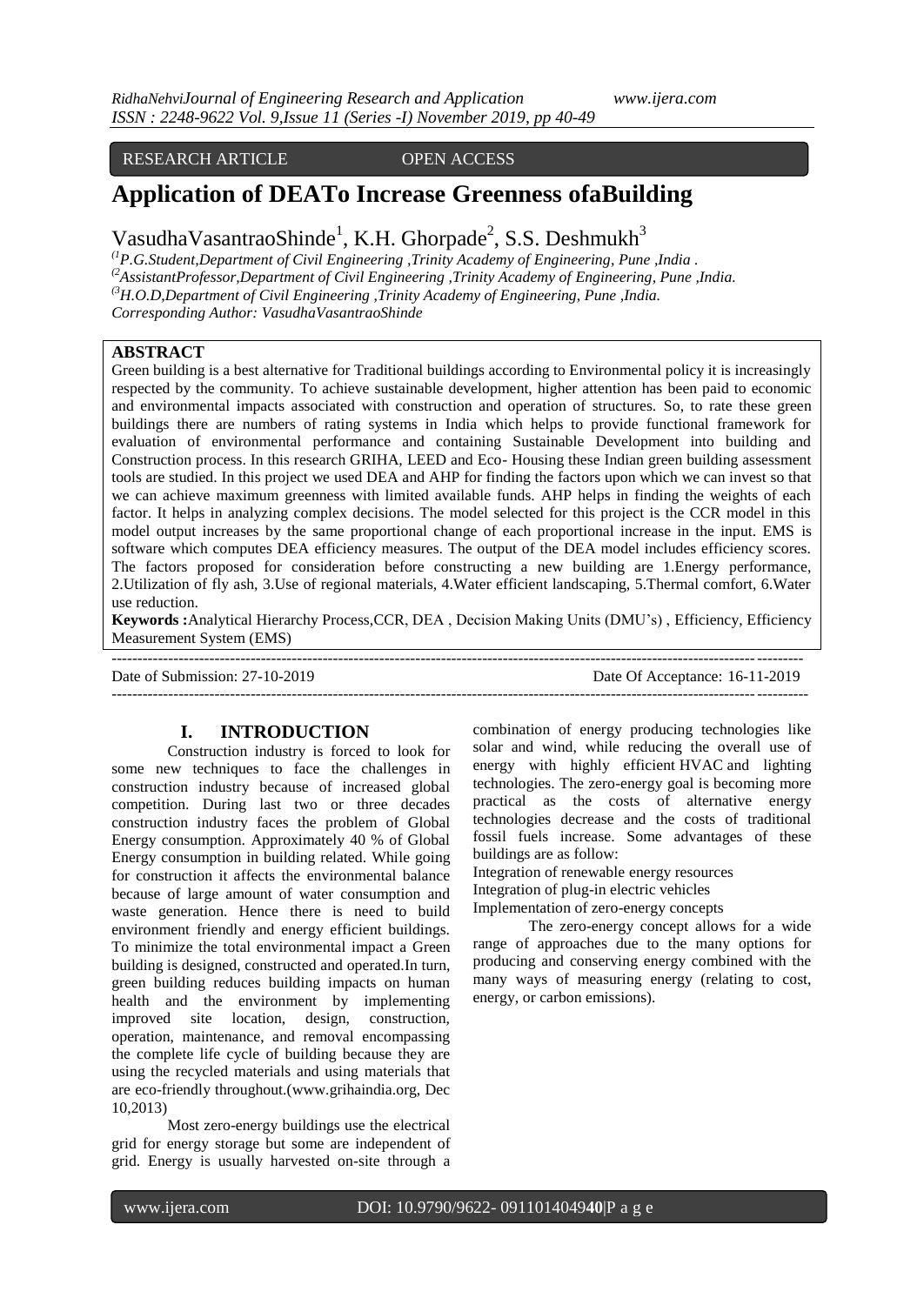

**Fig..1**.Provisions made for Improvement of Green Buildings

Therefore, there is a need to develop a cost model which increases green points in less cost. Data Envelopment Analysis (DEA) this is a linear programming-based technique for measuring the performance efficiency of organizational units which are termed Decision-Making Units (DMUs). This technique aims to measure how efficiently a DMU uses the resources available to generate a set of outputs . The DEA has following advantages: (1) It allows effective use of multiple inputs and multiple outputs (2) The weights of inputs and outputs are not needed by decision makers, (3) each DMU efficiency is compared to that of the best operating unit, rather than to the average performance. On the other hand, the main limitation of the DEA is that standard formulation of DEA creates a separate linear program for each DMU. This will be computationally exhaustive when the number of DMUs is large The remainder of this paper is organized as follows. First, the Indian green building rating systems are described. Second, the DEA technique is explained. Third, EMS software is applied for green building attributes. Finally, the results obtained are discussed.

The idea of green rating of buildings has taken roots in India. Rating tools set benchmark for green measures for constructing and using buildings to make them sustainable and to reduce their negative impacts on environment. The DEA technique is used for measurement of efficiency of the factors which are used for making green building.DEA is a non – parametric method of measuring efficiency of decision making units (DMU's). To measure that how efficiency of DMU's uses the resources available generate a set of outputs DEA technique is used .Data Envelopment Analysis ( DEA ) is a technique used to compare the performances of several units. For the selection of Decision Making Units the main criteria is limited fund factor. It allow multiple use of multiple input and output .The weights of input and output are not needed by decision makers. To find out prominent

green building cost attributes CCR model of the DEA is used to maximize the efficiency of DMU's is objective function of this model.

1.2 Objective of Work

- 1. To understand green building rating system and develop the difference between all of these( LEED, GRIHA And Eco- Housing).
- 2. To understand and implement maximization of greenness of building in limited fund by applying Data Envelopment Analysis ( DEA ).
- 3. To find out prominent green building cost attributes.
- 4. To find efficiencies of attributes ( which are selected ) by application of EMS 1.3 Software.
- 5. To implement the attributes which gives more green points in lesser cost.

# **II. GREEN BUILDING**

Green building is also known as green construction or sustainable building is the practice of creating structures and using processes that are environmentally responsible and resource efficient throughout a building's life-cycle; from sitting to design, construction, operation, maintenance, renovation, and demolition.(www.igbc.in, Dec 10,2013)

Buildings have major environmental impacts over their entire life cycle. Resources such as ground cover, forests, water, and energy are depleted to give way to buildings.

A green building depletes the natural resources to the minimum during its construction and operation. The aim of a green building design is to minimize the demand on non-renewable resources, maximize the utilization efficiency of these resources, when in use, and maximize the reuse, recycling, and utilization of renewable resources. It maximizes the use of efficient building materials and construction practices; optimizes the use of on-site sources and sinks by bio-climatic architectural practices; uses minimum energy to power itself; uses efficient equipment to meet its lighting, air-conditioning, and other needs; maximizes the use of renewable sources of energy; uses efficient waste and water management practices; and provides comfortable and hygienic indoor working conditions. In sum, the following aspects of the building design are looked into in an integrated way in a green building.

- Site planning ,
- Building envelope design Building system ,
- Design (HVAC heating ventilation and air conditioning, lighting, electrical, and water heating) ,
- Integration of renewable energy sources to generate energy onsite,
- Water and waste management ,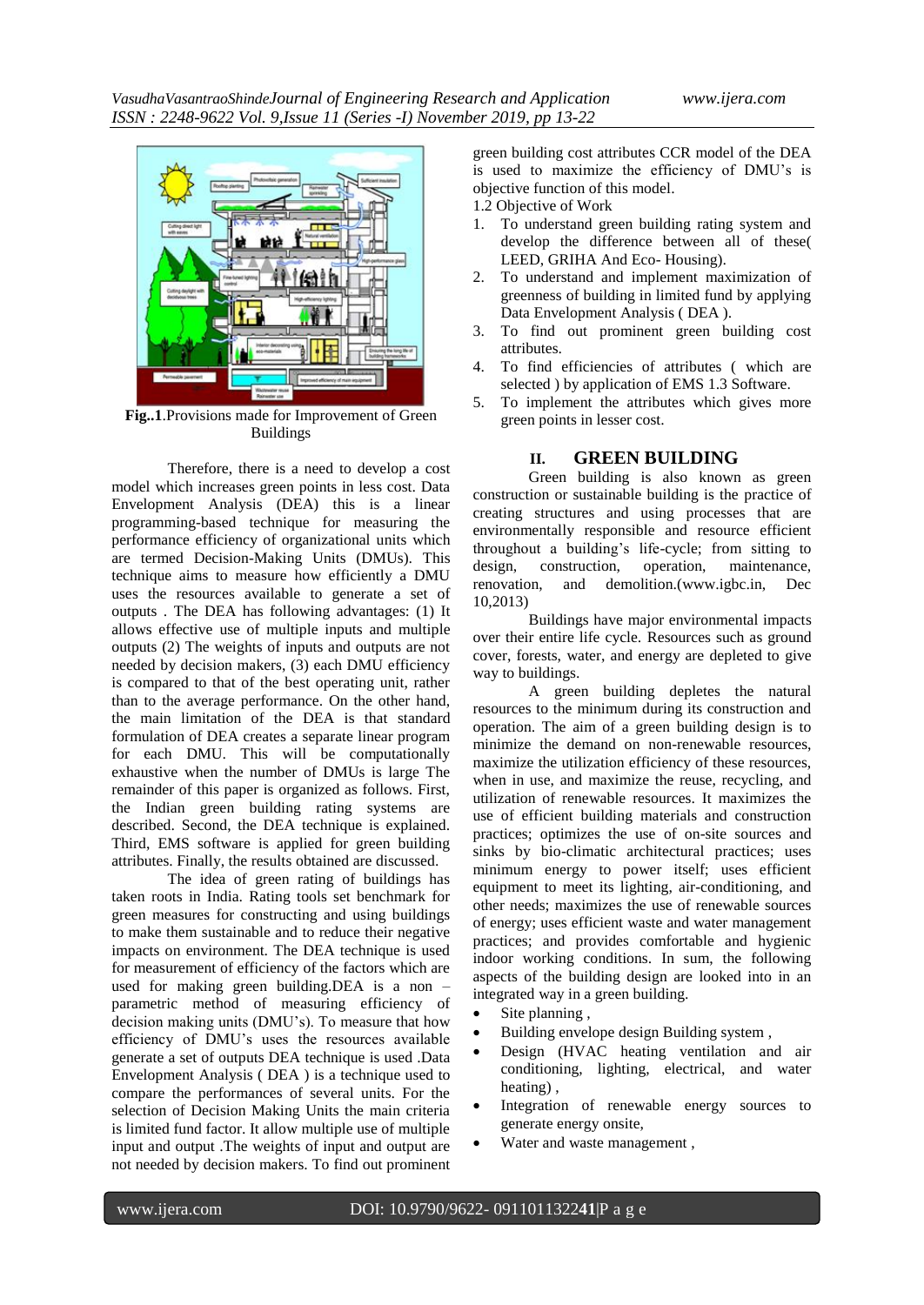- Selection of ecologically sustainable materials (with high recycled content, rapidly renewable resources with low emission potential, etc.),
- Indoor environmental quality (maintain indoor thermal and visual comfort, and air quality)
- A green building is one which uses less energy, water and natural resources, creates less waste and is healthier for the people living inside compared to a standard building.
- Energy saving to the extent of 30 40 %.
- Enhanced indoor air quality.
- Higher productivity of occupants.
- Potable water saving to the tune of 20% 30%.
- Enhanced day light & Ventilation.
- Green buildings have a smarter lighting system that automatically switches off when no one is present inside the rooms.
- Simple technologies like air based flushing system in toilets that avoids water use by 100%.
- Use of energy efficient LED's and CFL's instead of conventional incandescent lamp.

2.1Different Green Building Rating Systems In India

The idea of green rating of buildings has taken roots in India. This is in line with the global trend in which the rating tools set benchmarks for green measures for constructing and using buildings to make them sustainable and to reduce their negative impacts on environment. Based on the magnitude of green measures adopted, points are awarded to a building and, after appropriate weighting; a total score is ascribed to determine the rating of the building. This helps to convey the range of application of green measures in building construction.(N.S. Phadtare – 2015 )

One of the reasons for interest in voluntary rating schemes is that the green buildings require a complex set of sustainability criteria related to a wide range of resource and material use which is often difficult to package as a single regulatory instrument upfront for enforcement. The advantage of the rating system is that it helps to disseminate green building practices outside the realm of regulations that are often impeded by structural and institutional barriers.

The different rating systems in India are

- 1. LEED
- 2. GRIHA
- 3.Eco-Housing

2.1.1LEED (Leadership in Energy and Environmental Design) :

Leadership in Energy and Environmental Design (LEED) is a voluntary national certification process that helps industry experts develop highperformance, sustainable residential and commercial buildings.It's a body, which is primarily allocated to rate various buildings whether that building qualifies or possesses the various environmental and occupant friendly parameters such as good indoor air quality, use of environmental friendly and alternate materials etc. various countries have separate bodies controlling the LEED.

In year 1998 the Leadership in Energy and Environment Design (LEED) green building rating system was introduced in US.LEED – India programmed has adapted from united States Green Building Council ( IGBC ) in India. IGBC has setup the LEED guidelines for India Core Committee with the objective of the LEED rating system for the Indian context. (N.S.Phadtare – 2015 )

Few salient features of green building recommended by IGBC are as follows :

- 1. Effective use of soil and landscapes
- 2. Efficient use of water
- 3. Energy efficient &eco-friendly equipment
- 4. Effective control & building management systems
- 5. Use of renewable energy
- 6. Use of recycled/recyclable materials
- 7. Improved indoor air quality for health and comfort

2.1.2GRIHA(Green Rating for Integrated Habitat Assessment) :

GRIHA is an acronym for Green Rating for Integrated Habitat Assessment. GRIHA is a Sanskrit word meaning – ‗Abode'. Human Habitats (buildings) interact with the environment in various ways. Throughout their life cycles, from construction to operation and then demolition, they consume resources in the form of energy, water, materials, etc. and emit wastes either directly in the form of municipal wastes or indirectly as emissions from electricity generation. GRIHA attempts to minimize a building's resource consumption, waste generation, and overall ecological impact to within certain nationally acceptable limits benchmarks.(www.grihaindia.org, Nov 1,2013)

GRIHA is a national rating system for Green buildings in India. Conceived by TERI and developed jointly by the Ministry of New and Removable Energy , Government of India, it is based on nationally accepted energy and environmental principal. Over 300 projects across India of varying scale and function are being built based on GRIHA guidelines.(N.S. Phadtare – 2015 )

Some of the benefits of a green design to a building owner, user, and the society as a whole are as follows:

1. Reduced energy consumption 2. Reduced destruction of natural areas, habitats, and biodiversity3. Reduced air and water pollution (with direct health benefits)4. Reduced water consumption5.Limited waste generation due to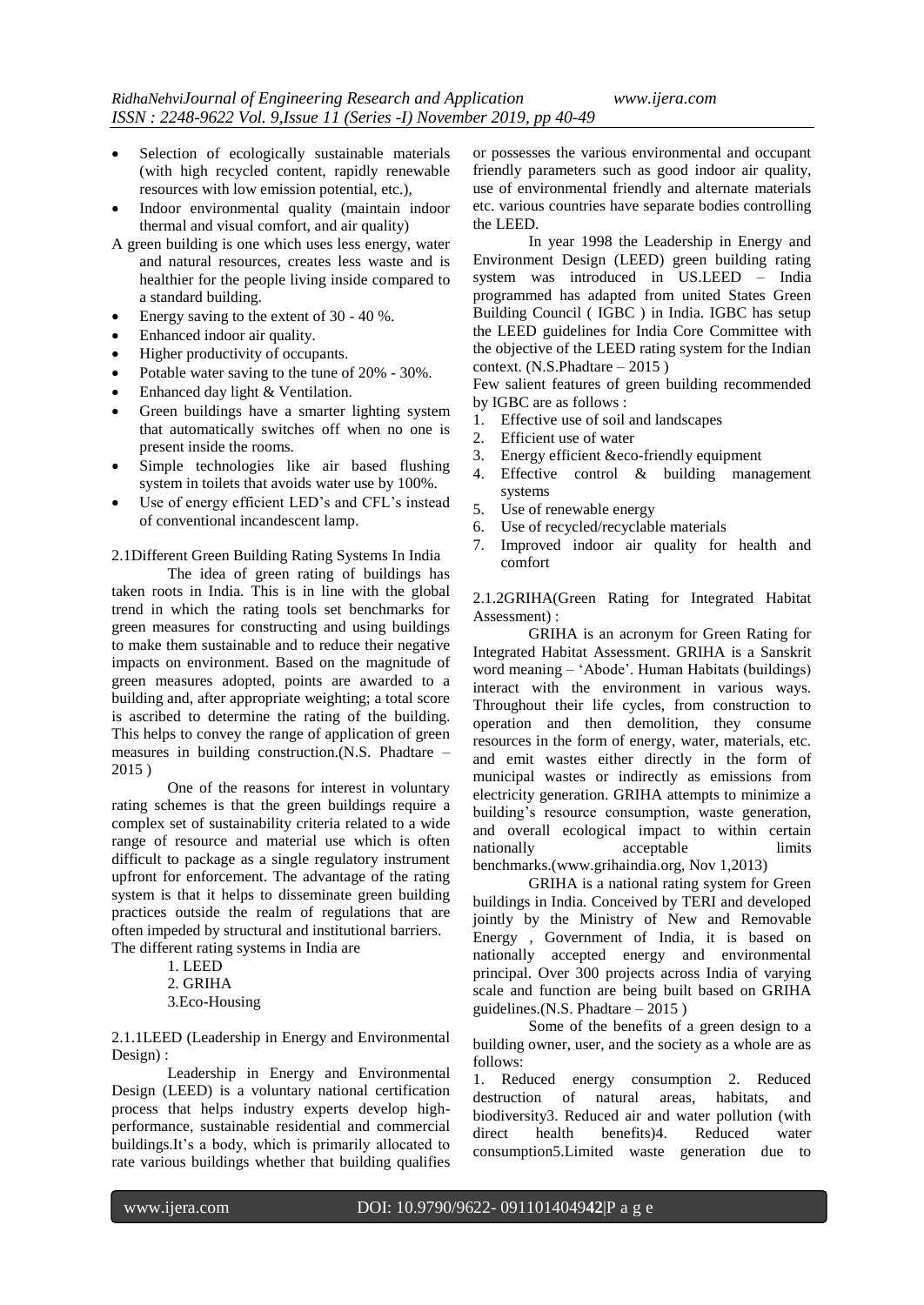recycling and reuse6.Reduced pollution loads7.Increased user productivity8.Enhanced image and marketability.

2.1.3 Eco-Housing :TheEco-housing partnership was launched in September 2004 in response to the unchecked and resource intensive housing construction boom in India. Implemented by the [International Institute for Energy Conservation](http://www.iiec.org/)  [\(IIEC\)](http://www.iiec.org/) with support from [United States Agency for](http://www.usaid.gov/in/)  [International Development \(USAID\)](http://www.usaid.gov/in/) and the Global Development Alliance (GDA).

The eco-housing assessment tool was developed in 2006 for Pune City only. In 2009, Version II was introduced, and it is used in Pune and to some extent in Mumbai also. In Pune, it is popular in small to medium residential projects. (Vyas and Jha, 2016).The term eco – housing means environment friendly and energy efficient buildings, sustainable construction practices and healthy and productive indoor environment with lower natural resources use.

#### **METHODOLOGY**



**Fig. 2**. Flow Chart / Methodology of work

#### 3.1 Data Envelopment Analysis

Data envelopment analysis (DEA) is a technique used to compare the performances ofseveral units. These units in the context of services can be various service organizations like banks, hospitals, schools etc. This technique is used in places where a relativeperformance of different units is to be compared and evaluated.

• DEA can be used to analyze the performance of several units to set a benchmark.

• The analysis can be used to discover the inefficient operations or units even for themost profitable organizations.

• DEA has an advantage over other analysis techniques as it can handle complexrelation between multiple inputs and multiple outputs and the units are non-commeasurable.

• DEA techniques are based on linear algebra and are related to linear programmingconcepts. The technique is similar to mathematical duality relations in linearprogramming.

Data Envelopment Analysis is a relatively new data-oriented approach for evaluating the performance of a set of peer entities called Decision Making Units (DMUs) which convert multiple inputs into multiple outputs.

Data Envelopment Analysis (DEA) is a mathematical method based on productiontheory and the principles of linear programming. It enables oneto assess how efficiently a firm, organization, agency, or suchother unit uses the resources available (inputs) to generate aset of outputs relative to other units in the dataset.DEA is a common non-parametric frontier model for studying multi-input and multi-output systems.

#### 3.2 Advantages of DEA

1. DEA can handle multiple inputs and multipleoutputs. Inputs and outputs can have verydifferent units.

2. DEA provides a single comprehensive measureof performance.3. It doesn't assume any specific functional formrelating inputs to outputs.

4. DEA provides valuable information for lessefficient DMUs on how to improve. For each inefficient DMU, DEA also provides a peer bestpractice group for reference purposes.

3.3Steps followed in the DEA Process :

- 1. The amount involved in each factor is calculated.
- 2. The amount required to satisfy all the pre requisites is calculated.
- 3. The factors which are satisfied along with the pre requisites are listed and the possible points are calculated.
- 4. The points acquired makes the building certified.
- 5. The remaining factors which require fewer amounts and can achieve possible points are noted.
- 6. And these factors are selected as the DMU's; these DMU's selected are same as results of the AHP process.

The variables are selected as DMU's are find out from the collection of data from site. Cost of each factor is considered and total money required for Pre requisites is calculated. The variables are selected for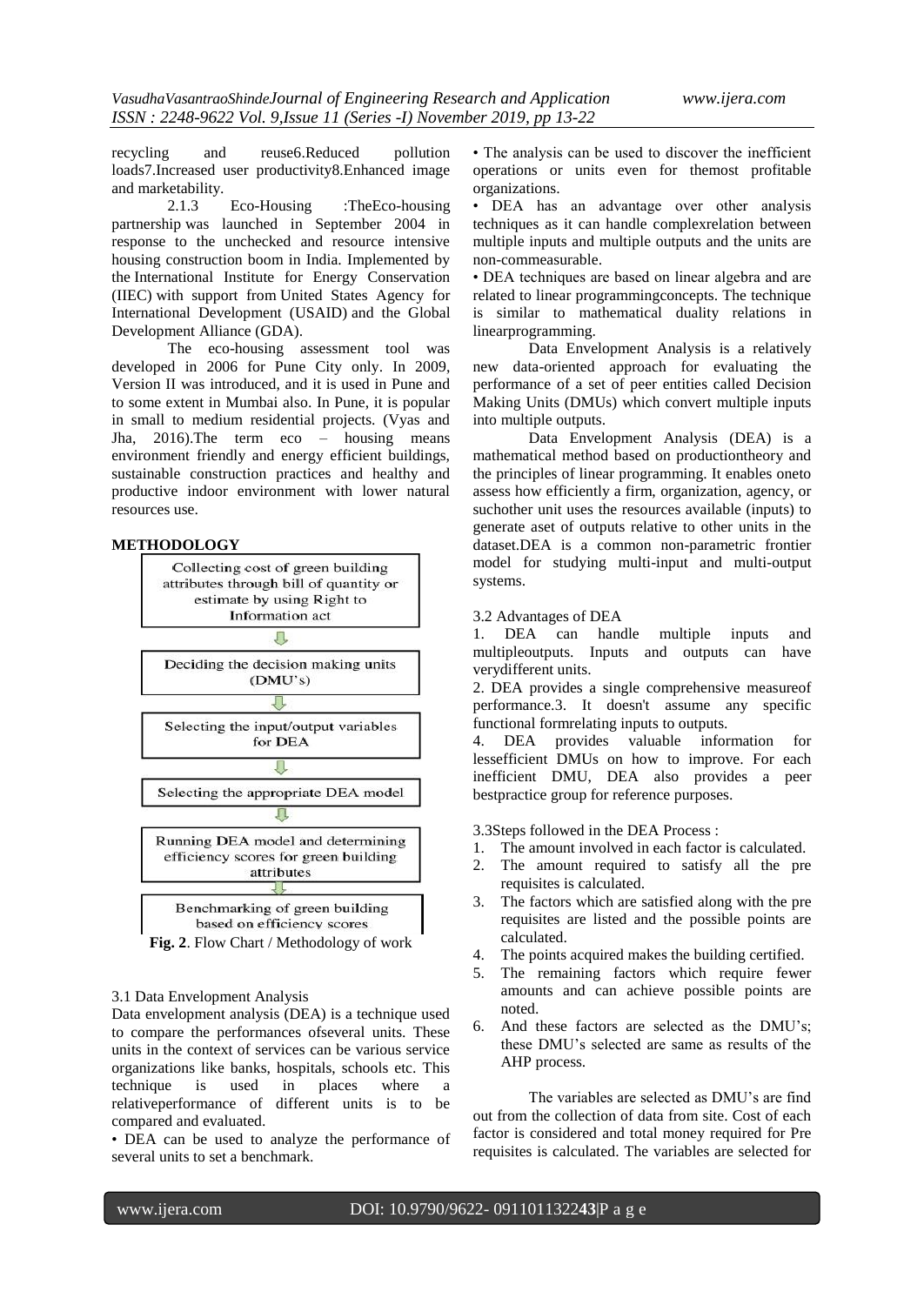DEA with the reasons of their exclusion is given. The inputs and output variables are calculated in DEA and according to use of DEA model CCR Model efficiencies are measured. Then finally the Excel sheet is prepared for application of EMS software

### 3.4 Pre requisites

Pre requisites are those factors that should compulsorily be satisfied in order to get the building certified. The amount calculated and shown in the Table 1 are the difference amount between the costs of the normal conventional building to the green building. These costs are given by the Indian Green Building Council (IGBC). By satisfying all these factors of the pre requisites we can achieve 40 points as per the LEED that is a certified green building.

| <b>FACTORS</b>                              | COST(Rs)  |  |  |  |
|---------------------------------------------|-----------|--|--|--|
| <b>Sustainable sites</b>                    |           |  |  |  |
| Construction activity                       |           |  |  |  |
| prevention                                  |           |  |  |  |
| Temporary<br>a.                             | 25 Rs per |  |  |  |
| seeding<br>Permanent                        | sqft      |  |  |  |
| ħ                                           | 35 Rs per |  |  |  |
| seeding                                     | saft      |  |  |  |
| c. Mulching                                 | 60 Rs per |  |  |  |
|                                             | sqft      |  |  |  |
| Water efficiency                            |           |  |  |  |
| 1. Water use reduction                      | 25000 to  |  |  |  |
|                                             | 30,000 Rs |  |  |  |
| <b>Energy performance</b>                   |           |  |  |  |
| ī.<br>Commissioning of                      | 5000 Rs   |  |  |  |
| building energy                             |           |  |  |  |
| T<br>Minimum energy                         | 5000 Rs   |  |  |  |
| performance<br>2<br>Fundamental             |           |  |  |  |
|                                             | 20,000 Rs |  |  |  |
| refrigerant                                 |           |  |  |  |
| <b>Materials</b>                            |           |  |  |  |
| 1. Storage and collection of<br>recyclables | 3000 Rs   |  |  |  |
|                                             |           |  |  |  |
| <b>Indoor environment</b>                   |           |  |  |  |
| Minimum indoor air<br>ı.                    | 20,000 Rs |  |  |  |
| quality performance                         |           |  |  |  |
| Environmental tobacco<br>2.                 | 2500 Rs   |  |  |  |
| smoke control                               |           |  |  |  |
|                                             |           |  |  |  |

**Table 1.**Pre requisites

### Total money required to be for Pre requisites is around 90000 Rs.

#### 3.5 Greenness factors

These factors are from the LEED which are to be considered for the construction of green building. In Table 2 the factors which can be satisfied with the limited funds are noted these are satisfied along with the pre requisites. In this table the cost entered is the difference amount between the normal conventional building to the green building and points obtained by each factor are also noted.

Table 2.Possible points with limited funds

## **Site selection**

| Item                      | points | Cost(Rs) |
|---------------------------|--------|----------|
| <b>Site Selection</b>     |        |          |
| Development Density       | 4      |          |
| and<br>Community          |        |          |
| Connectivity 5            |        |          |
| Site Development-         | 1      |          |
| Maximize Open Space       |        |          |
|                           |        |          |
| Storm water Design-       |        | 20,000   |
| <b>Quantity Control 1</b> |        |          |
| Storm water Design-       |        |          |
| <b>Quality Control 1</b>  |        |          |
| Pollution<br>Light        |        |          |
| Reduction 1               |        |          |

# **Water Efficiency**

| Item                                  | points | cost   |
|---------------------------------------|--------|--------|
| Efficient<br>Water<br>Landscaping 2-4 | 2      | 10,000 |
| Innovative                            |        | 10,000 |
| Wastewater                            |        |        |
| Treatment and Reuse                   |        |        |
| 2                                     |        |        |
| Water Use Reduction                   | 3      | 30,000 |
| 2-4                                   |        |        |

#### **Energy and atmosphere**

| Item                                   | points         | cost   |
|----------------------------------------|----------------|--------|
| Optimize Energy<br>Performance 1-19    | 13             | 20,000 |
| On-site Renewable<br>Energy $1-7$      | 4              | 15,000 |
| Enhanced<br>commissioning              | $\mathfrak{D}$ | 5000   |
| Enhanced<br>refrigerator<br>management |                | 40,000 |
| Measurement<br>and<br>Verification 3   | 3              | 5000   |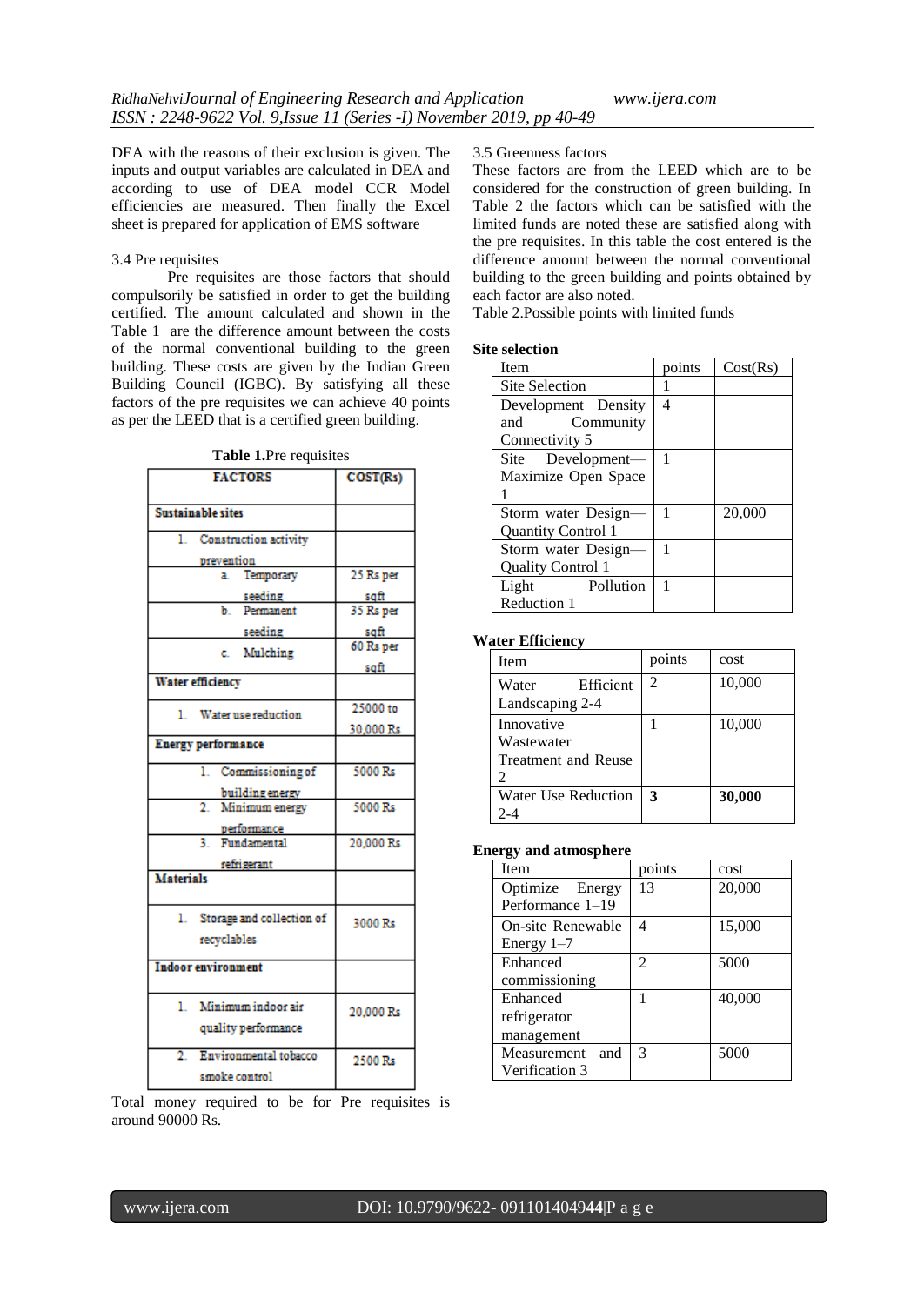#### **Materials and Resources**

| item                   | Points         | Cost    |
|------------------------|----------------|---------|
| Construction<br>Waste  |                | 10,000  |
| Management 1-2         |                |         |
| Materials Reuse 1-2    | $\mathfrak{D}$ | $-5000$ |
| Recycled Content 1-2   | $\mathfrak{D}$ | $-8000$ |
| Regional Materials 1-2 |                |         |
| Rapidly<br>Renewable   | 1              | 10,000  |
| Materials 1            |                |         |
| Certified Wood 1       |                |         |

# **Indoor Environmental Quality**

| Item                      | Points         | Cost   |
|---------------------------|----------------|--------|
| Increased Ventilation     | 1              |        |
| 1                         |                |        |
| Construction<br>Indoor    | 1              | 20,000 |
| Air<br>Quality            |                |        |
| Plan-<br>Management       |                |        |
| During Construction 1     |                |        |
| Indoor<br>Construction    | 1              | 10,000 |
| Air<br>Quality            |                |        |
| Management<br>$Plan$ —    |                |        |
| <b>Before Occupancy 1</b> |                |        |
| Low-Emitting              | 1              | 20,000 |
| Materials-Adhesives       |                |        |
| and Sealants 1            |                |        |
| Low-Emitting              | 1              | 5000   |
| Materials-Paints and      |                |        |
| Coatings 1                |                |        |
| Low-Emitting              | 1              | 10,000 |
| Materials-Flooring        |                |        |
| Systems 1                 |                |        |
| Indoor Chemical and       |                |        |
| Pollutant<br>Source       |                |        |
| Control 1                 |                |        |
| Controllability<br>of     | 1              |        |
| Systems-Lighting 1        |                |        |
| Controllability<br>of     | 1              |        |
| Systems-Thermal           |                |        |
| Comfort 1                 |                |        |
| Comfort-<br>Thermal       | 1              |        |
| Design 1                  |                |        |
| Comfort-<br>Thermal       | $\mathbf{1}$   |        |
| Verification 1            |                |        |
| and<br>Daylight           | $\overline{1}$ |        |
| Views-Daylight 1          |                |        |
| Daylight<br>and           | 1              |        |
| Views-Views 1             |                |        |

3.6Selection of Variables For DEA The following Table 3.shows the variables which are

selected for DEA

# **Table 3.** Selection of variables for DEA

| Sr. | The           | Whet                 | <b>Remarks/reasons</b>             |
|-----|---------------|----------------------|------------------------------------|
| N   | possible      | her                  | for                                |
|     | variable      | consid               | exclusion                          |
|     |               | ered                 |                                    |
|     |               | for<br><b>DEA</b>    |                                    |
|     |               | analys               |                                    |
|     |               | is                   |                                    |
| 1   | Energy        | $\mathrm{\bar{Y}es}$ | $\overline{\ln}$ this if we invest |
|     | perform       |                      | the possible points                |
|     | ance          |                      | obtained can easily                |
|     |               |                      | increased                          |
| 2   | Water         | Yes                  | Amount required                    |
|     | use           |                      | is less                            |
|     | reductio      |                      | and most of the<br>cost is         |
|     | n             |                      | included in the pre                |
|     |               |                      | requisite                          |
| 3   | Strom         | Yes                  | For efficient water                |
|     | water         |                      | use                                |
|     | usage         |                      |                                    |
| 4   | Water         | Yes                  | Amount required                    |
|     | efficient     |                      | is less                            |
|     | landscap      |                      | and most of the                    |
|     | ing           |                      | cost is                            |
|     |               |                      | included in the pre                |
| 5   | Thermal       | Yes                  | requisite<br>It can be done        |
|     | comfort       |                      | during                             |
|     |               |                      | the design stage                   |
|     |               |                      | which                              |
|     |               |                      | includes less cost                 |
| 6   | Controll      | Yes                  | It is related to the               |
|     | ability       |                      | energy                             |
|     | of lights     |                      | performance factor                 |
| 7   | Increase<br>d | Yes                  | It is done at the                  |
|     | ventilati     |                      | design phase<br>with which more    |
|     | on            |                      | sun light is                       |
|     |               |                      | allowed                            |
| 8   | Low voc       | Yes                  | In this the cost                   |
|     | paints        |                      | involved is less                   |
|     |               |                      | and the health of                  |
|     |               |                      | the                                |
|     |               |                      | occupant is related                |
| 9   | Use of        | Yes                  | to this                            |
|     | regional      |                      | This helps in<br>cutting down      |
|     | material      |                      | the building                       |
|     | S             |                      | materials cost                     |
| 10  | Utilizati     | Yes                  | This helps in                      |
|     | on of         |                      | saving money                       |
|     | flyash        |                      | during the                         |
|     |               |                      | construction of                    |
|     |               |                      | walls                              |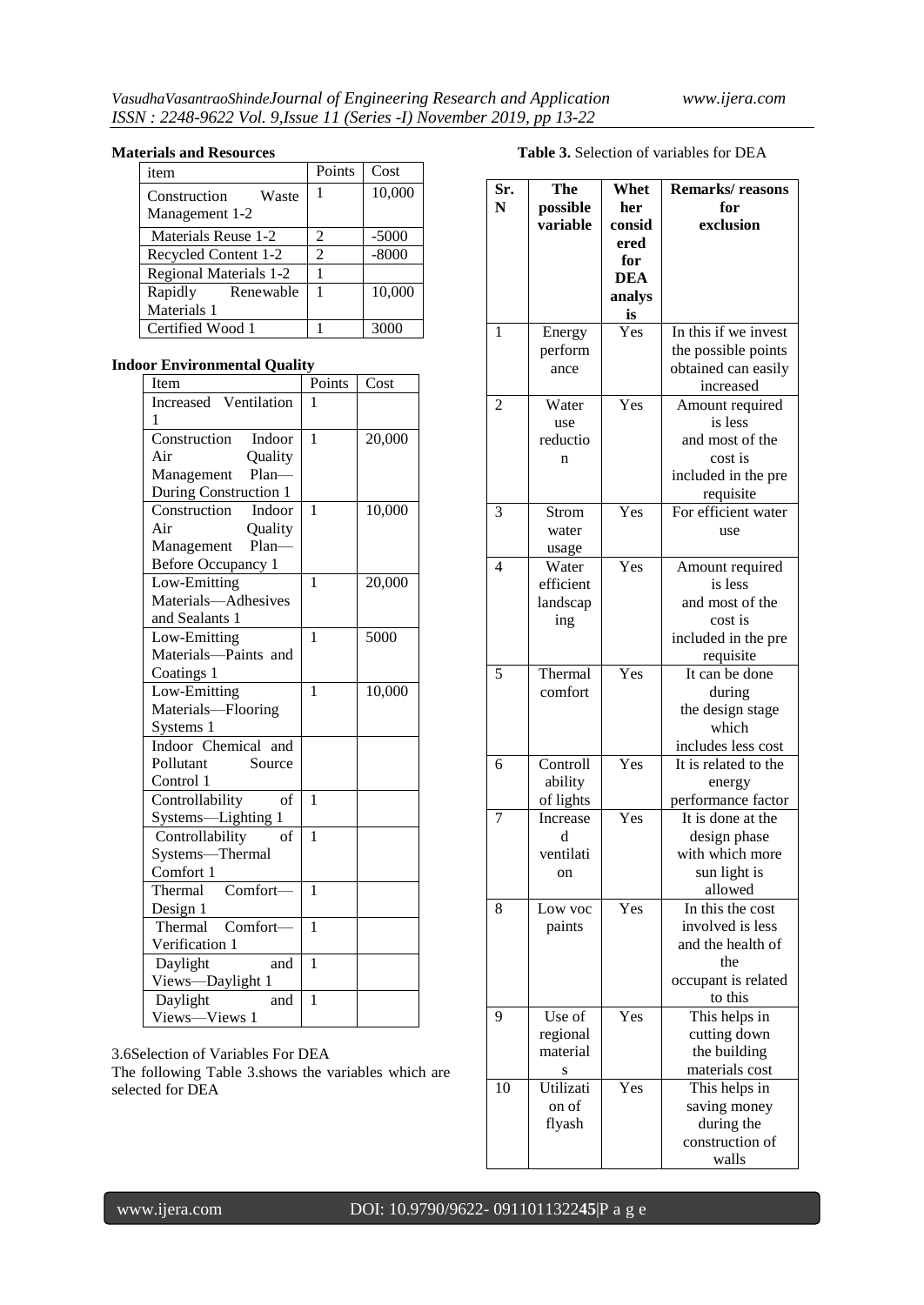| 11 | Rapidly   | Yes            | These are eco      |
|----|-----------|----------------|--------------------|
|    | renewab   |                | friendly           |
|    | 1e        |                | materials and very |
|    | material  |                | cost effective     |
|    | S         |                |                    |
| 12 | Alternati | N <sub>0</sub> | It depends on the  |
|    | ve        |                | locality           |
| 13 | Alternati | No             | This               |
|    | ve        |                | factorinvolves     |
|    | transport |                | more cost          |
|    | ation     |                |                    |
|    | (low)     |                |                    |
|    | emitting  |                |                    |
|    | and fuel  |                |                    |
| 14 | Green     | No             | This is not        |
|    |           |                |                    |

# ) 3.7 Selection Of DEA Model

This research makes use of the CCR model of the DEA to find out prominent green building cost attributes. The mathematical form of the CCR model is given in Equations 1, 2, 3, and 4 .The objective function is to maximize the efficiency of DMU.

$$
Z_{o} = \sum_{r=1}^{s} u_{r} y_{r0} \qquad (1),
$$
  
subject to 
$$
\sum_{i=1}^{m} v_{i} x_{i0} = 1 \qquad (2),
$$

$$
\sum_{r=1}^{m} u_{r} y_{rj} - \sum_{i=1}^{m} v_{i} x_{ij} \le 1 \qquad (3),
$$

$$
i = 1, \dots, m, j = 1, \dots, n, r = 1, \dots, s \text{ and } u_{r}, v_{i} \ge 0. \qquad (4)
$$

Where.

 $Z_0$ : the measure of efficiency for  $DMU_0$  (the DMU under evaluation), which is a member of the set  $j = 1, \ldots, n$  DMUs.

 $u_r$ : the output weight. It is determined by the solution of the model and is assigned to the observed  $r^{th}$  output.

 $v_i$ : the input weight. It is determined by the solution of the model and is assigned to the observed  $i^{th}$  input.

 $y_{r0}$ : the known amount of the  $r^{th}$  output produced by  $DMU_0$ .

 $x_{i0}$ : the known amount of the  $i^{th}$  input used by  $DMU_0$ .

 $y_{ri}$ : the known amount of the  $r^{th}$  output produced by  $DMU_i$ .

 $x_{ij}$ : the known amount of the  $i^{th}$  input used by  $DMU_i$ .

The CCR model of the DEA is used to identify green building attributes. The model yields efficiency scores between 0 and 1. A green building

attribute can be used if its efficiency score is 1. This means that one can invest in the respective green attribute which has less cost and greener points.

The inputs and outputs of decision making units (DMUs) in conventional CCR model of data envelopment analysis (DEA) are the separate limited data, thus the relative efficiency among decision making units is evaluated at one point of the time axis. But in many real world applications, DMUs have the inputs and outputs which are the continuous functions of a time interval. In this situation, how can we get the relative efficiency of the decision-making unit evaluated? At present, the systematic research on this point is lacking. So in the present paper, we first develop the continuous CCR model which is a fractional function programming in DEA, when the inputs and outputs of decision making units are continuous CCR functions on the interval. Then we establish a linear function programming equivalent to continuous model for effecting computations. At the same time, we get the dual model of the linear function programming for simplifying the primal one. At last we get the dual theories and raise the definitions of DEA efficiency for continuous CCR model.

3.8.Efficiency Measurement System ( EMS )

Efficiency Measurement System (EMS) is software which computes Data Envelopment Analysis (DEA) efficiency measures. EMS is used for the determination of efficiency scores of the greenness factors. The output of the DEA model includes efficiency scores and benchmarks.

3.8.1Steps for running the EMS 1.3 software

- 1. Preparing the excel sheet as per the EMS criteria.
- 2. Load the data in the EMS software.

3. Run the DEA model.

4. Save the results.

3.9 Preparing the input output data

The first and probably most difficult step in an efficiency evaluation is to decide which input and output data should be included. EMS accepts data in MS Excel or in text format. Additionally to "standard" inputs and outputs EMS can also handle "nondiscretionary" inputs and outputs (i.e., data which are not controlled by the DMUs). The next sections describe how the data files should be prepared for EMS. The size of your analysis is limited by the memory of your PC. I. e., there is theoretically no limitation of the number of DMUs, inputs and outputs in EMS. Although the code is not optimized for large scale data, we successfully solved problems with over 5000 DMUs and about 40 inputs and outputs. The first and probably the most difficult step in an efficiency evaluation is to decide which input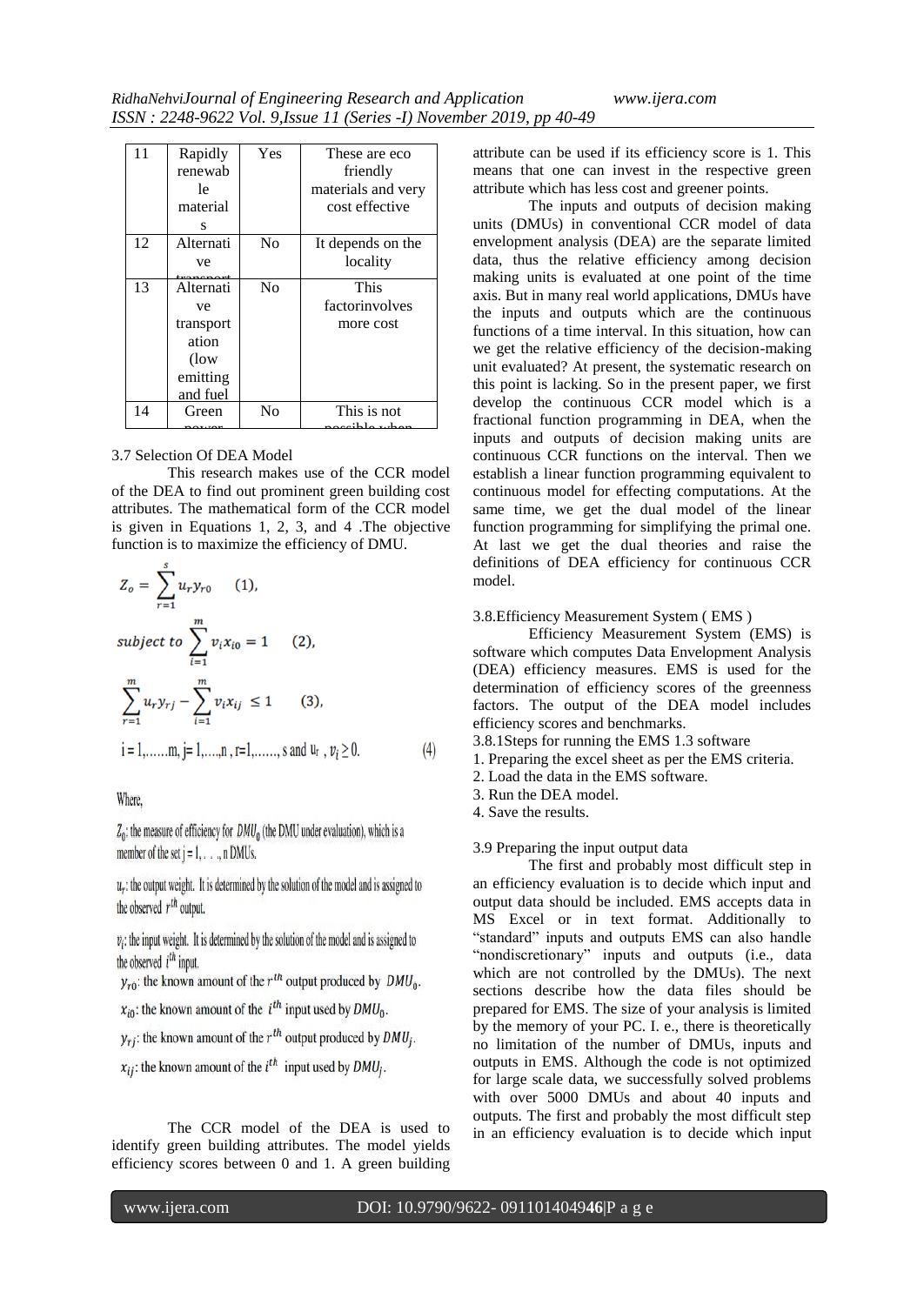and output data should be included. The EMS accepts data in the MS Excel or in text format

Using MS Excel files EMS accepts Excel 97 (and older) files (\*.xls). The input output data should be collected in one worksheet. Don't use formulas in this sheet, it should only contain the pure data and nothing else.

The following Table 4.shows the Input and Output Data for selected DMU's.

| DM's                         | Cost (I)  | Area (I) | Maintenance Cost (I) | <b>Change in Greenness</b><br>Points (O) |
|------------------------------|-----------|----------|----------------------|------------------------------------------|
| <b>Energy Performance</b>    | 20,000    | 1500     | 5000                 | 13                                       |
| Water use reduction          | 30,000    | 1500     | 1000                 | 4                                        |
| Storm Water usage            | 30,000    | 1500     | 1000                 |                                          |
| Water efficient lanscaping   | 10,000    | 1500     | 1000                 | 4                                        |
| Thermal comfort              | 10,000    | 1500     | 500                  | 2                                        |
| Controllability of Lights    | 12,000    | 1500     | 1000                 |                                          |
| <b>Increased Ventilation</b> | 5,000     | 1500     | 500                  |                                          |
| Low VOC paints               | 20,000    | 1500     | 5000                 | 2                                        |
| Rapidly renewable materials  | 20,000    | 1500     | 3000                 |                                          |
| Use of Regional Material     | $-5,000$  | 1500     | 1000                 | 2                                        |
| Utilisation of Fly ash       | $-10,000$ | 1500     | 2000                 | 2                                        |
|                              |           |          |                      |                                          |

**Table 4**. Input and Output data for selected DMU's

#### **III. OUTPUT OF THE DEA MODEL**

The following Table 5.shows the result of the DEA model **Table 5**. Output of DEA Model

| Sr.            | DMU's              | <b>Efficiency</b> | Ranking        | <b>Benchmarks</b>             |
|----------------|--------------------|-------------------|----------------|-------------------------------|
| No             |                    | score             | based<br>on    |                               |
| ı              | $^{(2)}$           | (3)               | efficiency     | (5)                           |
|                |                    |                   | score          |                               |
|                |                    |                   | (4)            |                               |
| 1              | Energy             | 325.00%           | 1              | $\overline{2}$                |
|                | performance        |                   |                |                               |
| $\overline{2}$ | Water<br>use       | 100.00%           | 5              | 4                             |
|                | reduction          |                   |                |                               |
| 3              | Strom water usage  | 50.00%            | 7              | (0.20)<br>$\overline{2}$<br>4 |
|                |                    |                   |                | (0.30)                        |
| 4              | efficient<br>Water | 127.47%           | 4              | 6                             |
|                | landscaping        |                   |                |                               |
| 5              | Thermal comfort    | 100.00%           | 6              | (0.08)<br>$\overline{2}$<br>4 |
|                |                    |                   |                | (0.42)                        |
| 6              | Controllability of | 25.00%            | 9              | 2(0.01)<br>4                  |
|                | lights             |                   |                | (0.24)                        |
| 7              | Increased          | 50.00%            | g              | 4(0.25)                       |
|                | ventilation        |                   |                |                               |
| 8              | Low VOC paints     | 15.38%            | 10             | 1(0.15)                       |
| 9              | Rapidly renewable  | 11.76%            | 11             | $\overline{2}$<br>1 (0.06)    |
|                | materials          |                   |                | $(0.01)$ 4 $(0.05)$           |
| 10             | Use of regional    | 200.00%           | 3              |                               |
|                | materials          |                   |                |                               |
| 11             | Utilization of fly | 200.00%           | $\overline{2}$ | 0                             |
|                | ash                |                   |                |                               |

Analytical hierarchy process helps in finding the weights of each factor. It helps in analyzing complex decisions. In this project by the AHP process we get conclusion that energy performance with weight 1.7005 is more important than the other factors. In the site selection sub factors preserve and protect landscape with weight 0.377273 is more important. From the efficient water use the sub factor water use reduction with weight 0.570716 is more important. In the material sub factors use of regional material is preferred with weight 1.725. From the Indoor environment sub factor thermal comfort with weight 1.702 is more important.

Data envelopment analysis helps in finding the efficiency of the factors which are selected based on the cost factor. The model selected for this project is the CCR model in this model output increases by the same proportional change of each proportional increase in the input. For the DEA process we used EMS 1.3 software for finding the efficiencies of the factors. Energy performance is most efficient factor with efficiency score of 325%.

#### **IV. DISCUSSION**

The Indian construction industry currently lacks any readily available cost model ofgreen buildings for the selection of attributes in limited funds. To judge investmentmodel, the industry currently relies on the segregated and a large number of reports ofthe different types of green building attributes (Johannes, 2015). As such, the DEAapproach is well suited to fill this gap and to assess where to invest. The DEAapproach presented in this paper can be utilized by a particular green buildingdeveloper to achieve more green ratings in a limited fund. Additionally, the proposedmethodology is deployable at the project level. Every project has multiple DMUs ofgreen building attributes. DMUs are "benchmarked" against each other in DEA.Consequently, developer will be able to identify their best performing green buildingcost attributes.

#### **V. CONCLUSION**

The data envelopment analysis helps in finding the efficiency of the factors which areselected based on the cost factor. The model selected for this project is the CCRmodel. In this model output increases by the same proportional change of eachproportional increase in the input. The EMS 1.3 software has been used for the DEAto find out the efficiencies of the attributes. Energy performance is found as the mostefficient attribute with an efficiency score of 325%. In this project we used Analytical hierarchy process and Data envelopment analysis for finding the factors upon which we can invest so that we can achieve maximum greenness with limited available funds. The factors proposed for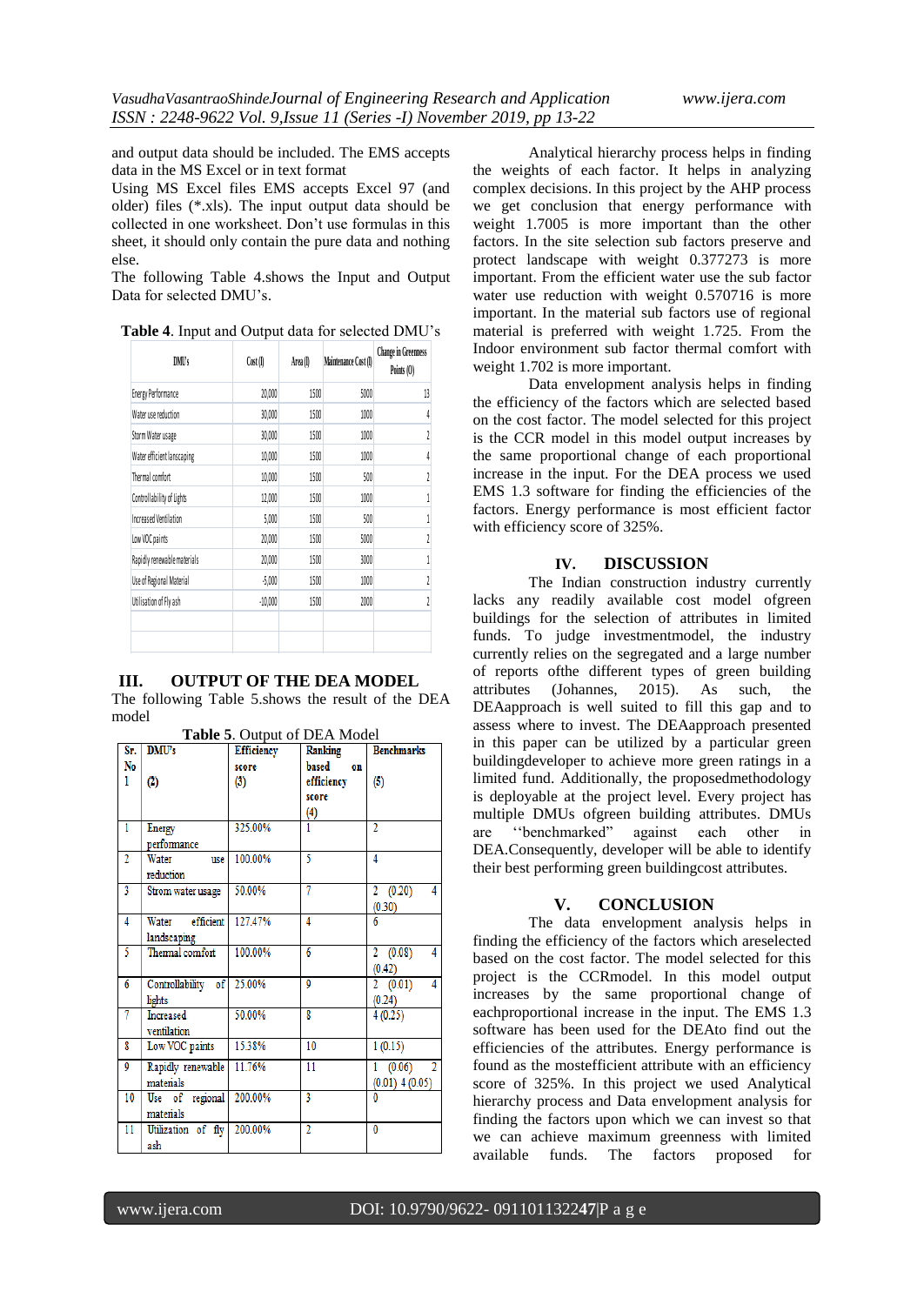consideration before constructing a new building are 1. Energy performance, 2.Utilization of fly ash, 3. Use of regional materials, 4.Water efficient landscaping, 5.Thermal comfort, 6.Water use reduction. When a building satisfies all the pre requisites of the LEED then they should consider these factors to get more green points and can get a green rated building. All the factors proposed here are very economical when compared to the other parameters. By this project we can conclude that upon investing limited funds on the proposed factors we can achieve increased greenness. When a building satisfies all the pre requisites of the IGBC then they should consider these attributes to get more green points and thus get a green rated building. All the factors proposed here are very economical when compared to the other parameters. The limitation of the current study is that developed cost model includes only one case study in Indian context only. This study can be applied to green buildings in other developing counties.

Even though the cost model in this paper is based on data collected from the Indian construction industry, the methodology would suggest a much broader geographical applicability on cost model for green construction projects internationally. The next step for the research team is to develop a cost model for a number of case studies from different geographical and climatic region.

# 5.1 Future work

There is a good scope for the future work in this study. More responses can be collected from various green building related members; case studies of different green buildings can be taken and can be analyzed. The analysis done in this can study can also be done by using SB tool.

# **REFERENCES :**

- [1]. Abbas Mardani , Dalia Streimikiene ,Tomas Balezentis, Muhamad Zameri Mat Saman, Khalil Md Nor and SeyedMeysamKhoshnava ( 2018 ) " Data Envelopment Analysis in Energy and Environmental Economics: An Overview of the State-of-the-Art and Recent Development Trends"Energies, Volume 11, Issue 8 , pp 1-21.
- [2]. Amir Aminia, AlirezaAlinezhad b, SadeghSalmanian (2016) 
"Development of Data Envelopment Analysis for the Performance Evaluation of Green Supply Chain with Undesirable Outputs " International Journal of Supply and Operations Management ISJOM Volume 3, Issue 2 , ppn1267-1283.
- [3]. Amos Darko, Albert Ping Chuen Chan, Ernest EffahAmeyaw, Emmanuel Kingsford Owusu, Erika parn& David John Edwards (2018) " Review of application of Analytic Hierarchy

Process (AHP) in Construction " International Journal of Construction Management , pp 2331-2337.

- [4]. Faridah Muhamad Halil, Nasyairi Mat Nasir, Ahmad Azlee Hassan, Ani SaifzaShukur( 2016 ) ― Feasibility Study and Economics Assessment in Green Building Projects " Annual Serial Landmark International Conference on Quality of life, pp 56-64.
- [5]. GayatriSachin Vyas, Kumar NeerajJha and Dilip Kumar Arvind Kumar Patel (2016) " Enhancement of greenness of new construction using the DEA " Association of Researchers in Construction Management , vol 2 , pp 1229- 1237.
- [6]. HamedTaherdoost(2018) " Decision making using the Analytic Hierachy Process (AHP): A Step by step Approch "International Journal of Economics and Management Systems Volume 2 , pp 244-246.
- [7]. IliyasIkbal Sande, Prof. Mrs. N. S. Phadtare( 2015) " Comparative study of LEED and GRIHA rating system " Journal of Information , Knowledge and Research in Civil Engineering , Volume 3, issue 2 , pp 168-174.
- [8]. Jiabin Li, XumeiChenb, Xin Lib, XiuchengGuao (2013) " Evaluation of Public Transportation Operation based on Data Envelopment Analysis "International Conference of Transportation Professionals, pp 148-155.
- [9]. Jose J. Lopez-Espin, Juan Aparicio, Domingo Gimenez and Jesus T. Pastor ICCS ( 2014 ) ―Benchmarking and Data Envelopment Analysis – An Approach Based on Metaheuristics " ICCS 2014 14<sup>th</sup> International Conference on Computational Science Volume 29, pp 390-399.
- [10]. 10.JulianaBenicio, Joao Carlos Soares de Mello (2015) "Productivity Analysis and Variable Returns of Scale: DEA Efficiency Frontier Interpretation "Information Technology and Quantitative Management , pp 341-349.
- [11]. KhaoulaBenmoussa, MajidaLaaziri, Samira Kaoulji, Mohamed LarbiKerkeb, Abir EI Yamami( 2019 ) " AHP – Based Approach for Evaluating Ergonomic Criteria " The 12<sup>th</sup> International Conference Interdisciplinary in Engineering, pp 856-863.
- [12]. Lei Li, Ping Wang, Meng Zhang  $(2012)$  " Green Building Materials Evaluation and Empirical reaearch based on the regional endowment " Conference on Modeling, Identification and Control, pp 381-386.
- [13]. MazyarZahediSeresht,MohammadrezaAkbarijo kar, ShahrzadKhosravi, HamidrezaAfshari (2014) " Construction Project Success ranking